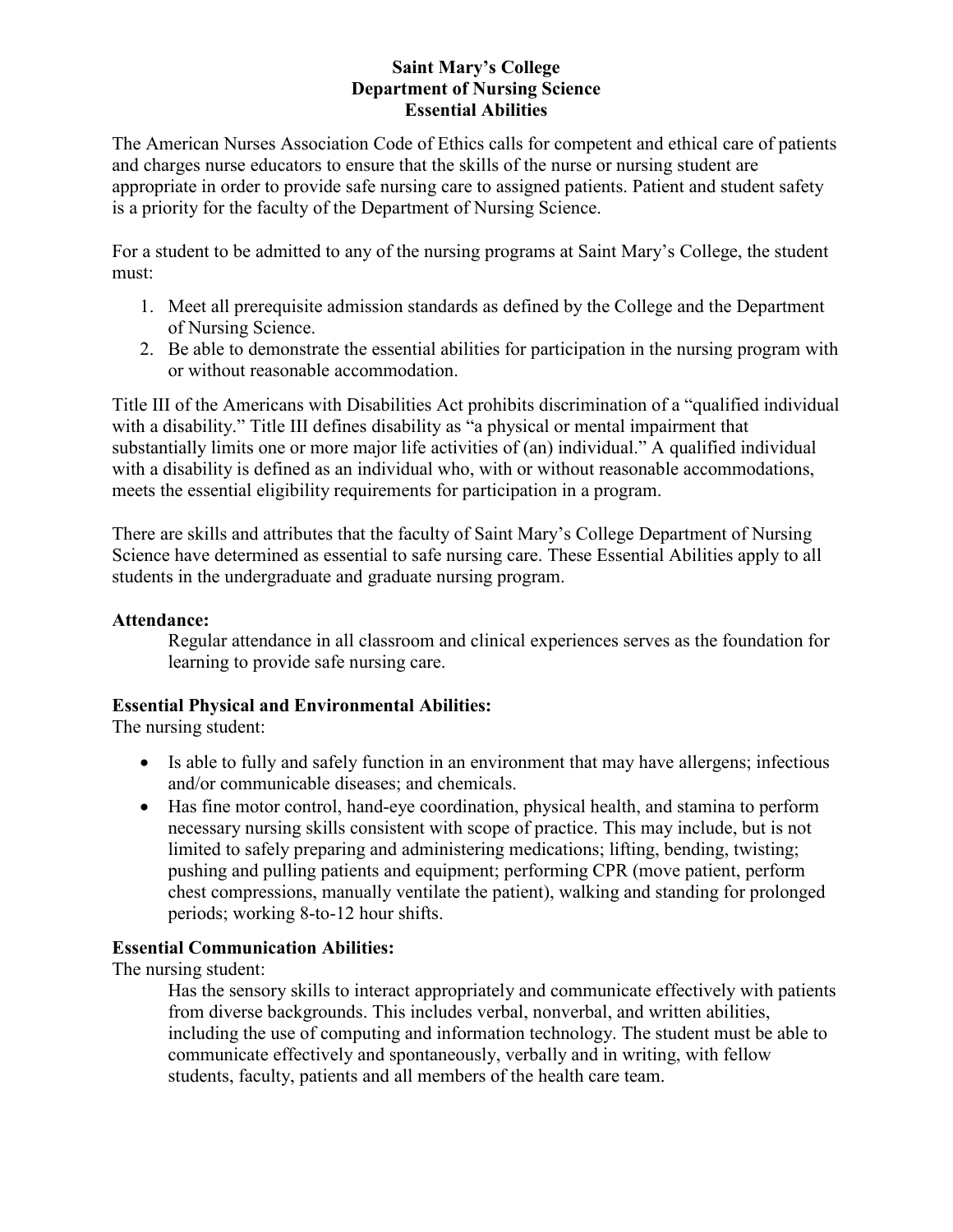#### **Essential Intellectual/Cognitive Abilities:**

The nursing student:

Must be able to identify, assess, and comprehend conditions surrounding patient situations in such a manner that the student is able to derive appropriate conclusions. Must be able to use subjective and objective data to appropriately problem solve and develop a competent and safe course of action consistent with the student's level of education. This includes having math computational skills, the ability to reason, measure, calculate, analyze, synthesize, and evaluate situations to competently engage in safe nursing care.

### **Essential Sensory Abilities:**

The nursing student:

Has the ability to use the senses of vision, touch, hearing, and smell to safely assess and provide care for patients. This includes but is not limited to:

- Vision: Ability to gather visual information about the patient and environment; see well enough to read all materials related to classroom work and patient care.
- Touch: Ability to interpret information gained through touch during a physical assessment which includes but is not limited to differentiation of textures, density, and vibration.
- Hearing: Ability to accurately hear conversation spoken in usual conversational tone and calls for help if not in a patient room; able to engage in telephone conversations; detect normal and abnormal body sounds (including subtle high and low-frequency sounds) through a stethoscope; hear all alarms emitted by monitoring and other equipment.
- Smell: Ability to detect odors exhibited by bodily functions and fluids that may indicate infectious, emergent conditions, or other disease states; and environmental smells such as smoke or natural gas.

#### **Essential Behavioral/Emotional Health Abilities:**

The nursing student:

Must possess the emotional health required to make safe and appropriate clinical judgments. Must function effectively in stressful situations and adapt to an environment that changes rapidly and often in unpredictable ways without warning, and respond to emergencies with precise and prompt actions. Students must adhere to the College policy regarding addiction and substance impairment when in the classroom and clinical setting.

# **Essential Ethical Abilities:**

The nursing student:

Must adhere to legal, ethical, and moral standards within the scope of nursing practice; demonstrate honesty and integrity in all interactions within the classroom, clinical, and community settings. Must demonstrate accountability and responsibility in all classroom and clinical situations. Provide care that is compassionate, respectful, non-judgmental, dignified, and altruistic for individuals, families, and communities. Students must be able to reason morally and practice nursing in a legal and ethical manner.